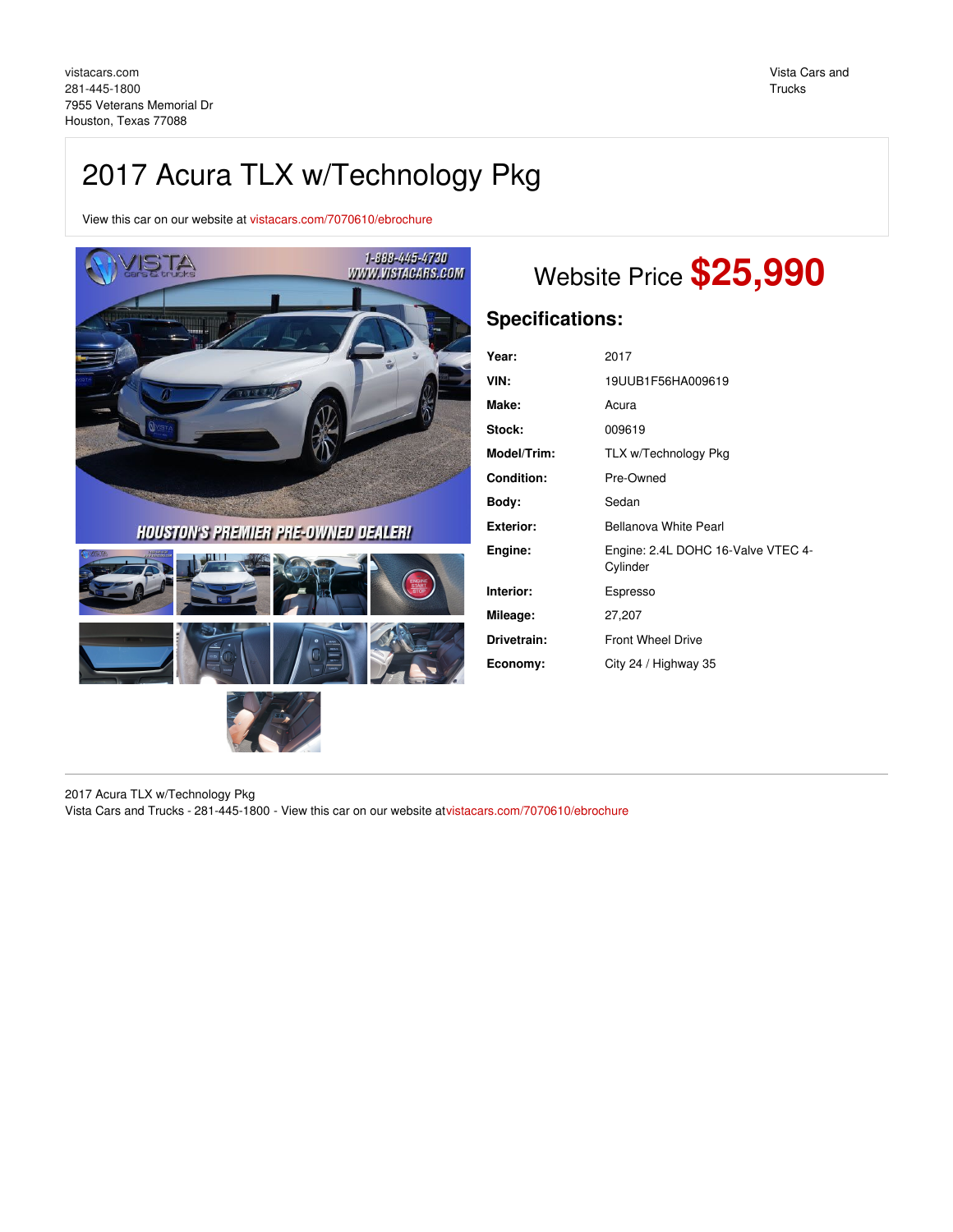

## 2017 Acura TLX w/Technology Pkg

Vista Cars and Trucks - 281-445-1800 - View this car on our website a[tvistacars.com/7070610/ebrochure](https://vistacars.com/vehicle/7070610/2017-acura-tlx-w-technology-pkg-houston-texas-77088/7070610/ebrochure)

## **Installed Options**

### **Interior**

- Heated Front Seats -inc: 10-way power adjustment driver's seat w/power lumbar support and 4-way power adjustment passenger's seat
- Driver Seat- Passenger Seat
- 60-40 Folding Bench Front Facing Fold Forward Seatback Rear Seat
- Manual Tilt/Telescoping Steering Column
- Gauges -inc: Speedometer, Odometer, Engine Coolant Temp, Tachometer, Trip Odometer and Trip Computer
- Power Rear Windows- Leather Steering Wheel- Front Cupholder- Rear Cupholder
- Compass- Proximity Key For Doors And Push Button Start Valet Function
- Remote Keyless Entry w/Integrated Key Transmitter, Illuminated Entry, Illuminated Ignition Switch and Panic Button
- Remote Releases -Inc: Power Cargo Access and Power Fuel
- HomeLink Garage Door Transmitter- Cruise Control w/Steering Wheel Controls
- HVAC -inc: Underseat Ducts and Console Ducts
- Multi Zone Auto-Climate Control Air Conditioning w/Gps Linked
- Illuminated Locking Glove Box- Driver Foot Rest
- Interior Trim -inc: Simulated Wood/Metal-Look Instrument Panel Insert, Simulated Wood/Metal-Look Door Panel Insert, Simulated Wood/Metal-Look Console Insert and Chrome Interior Accents

- Full Cloth Headliner- Leather Gear Shifter Material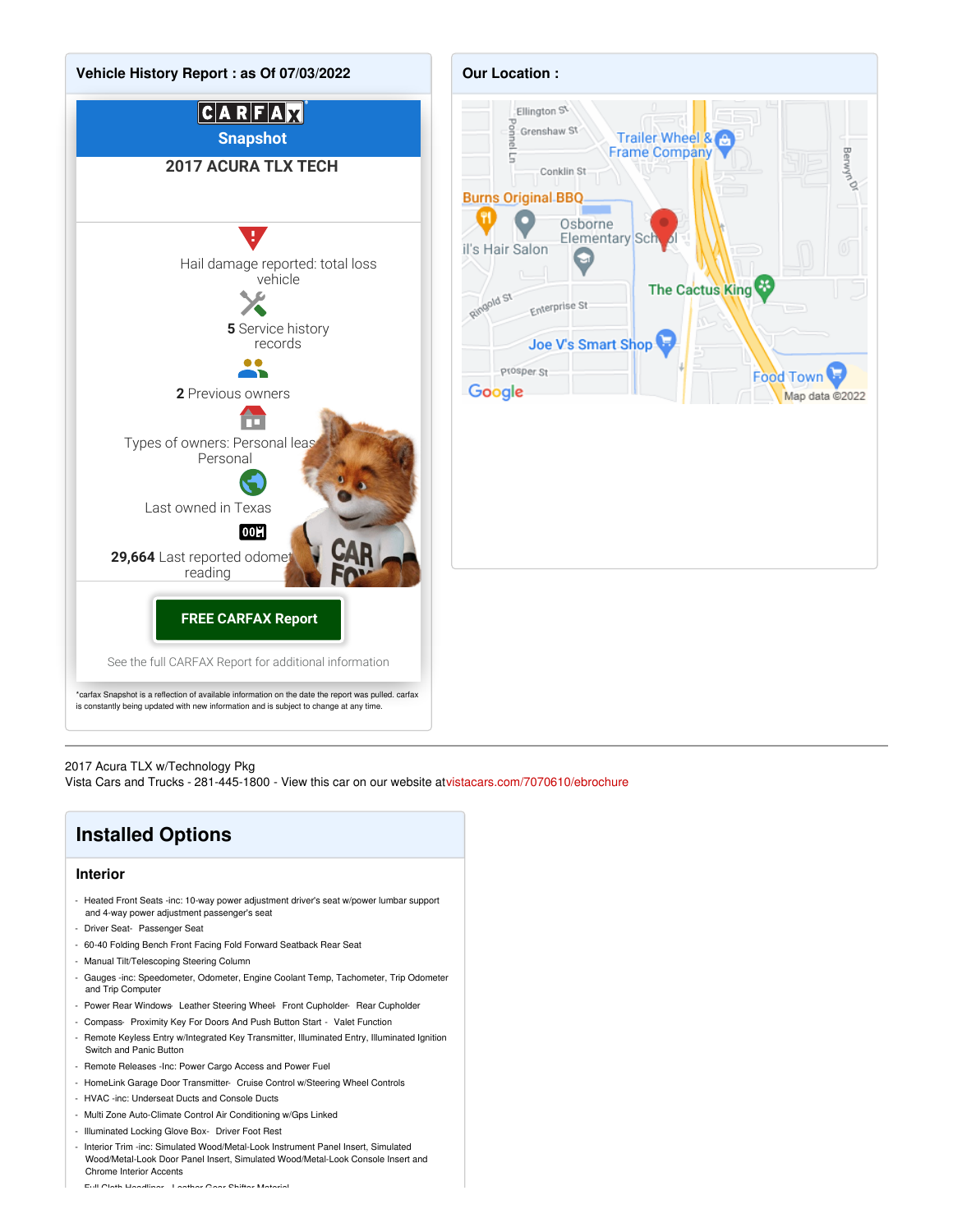- Full Cloth Headliner- Leather Gear Shifter Material
- Day-Night Auto-Dimming Rearview Mirror
- Driver And Passenger Visor Vanity Mirrors w/Driver And Passenger Illumination
- Full Floor Console w/Covered Storage and 2 12V DC Power Outlets Front Map Lights
- Fade-To-Off Interior Lighting
- Full Carpet Floor Covering -inc: Carpet Front And Rear Floor Mats
- Carpet Floor Trim and Carpet Trunk Lid/Rear Cargo Door Trim
- Cargo Features -inc: Spare Tire Mobility Kit- Cargo Space Lights
- Memory Settings -inc: Driver Seat, Door Mirrors and HVAC
- FOB Controls -inc: Cargo Access, Windows and Sunroof/Convertible Roof
- Smart Device Integration- Integrated Navigation System w/Voice Activation
- Tracker System- Instrument Panel Covered Bin, Driver And Passenger Door Bins
- Power 1st Row Windows w/Driver And Passenger 1-Touch Up/Down
- Delayed Accessory Power- Power Door Locks w/Autolock Feature- Systems Monitor
- Trip Computer- Outside Temp Gauge- Analog Appearance
- Seats w/Leatherette Back Material
- Manual Anti-Whiplash Adjustable Front Head Restraints and Manual Adjustable Rear Head Restraints
- Front Center Armrest w/Storage and Rear Center Armrest- 2 Seatback Storage Pockets
- Perimeter Alarm- Engine Immobilizer- 2 12V DC Power Outlets- Air Filtration

### **Exterior**

- Wheels: 17" x 7.5" Aluminum-Alloy- Tires: P225/55R17 High Performance All Season
- Spare Tire Mobility Kit- Clearcoat Paint
- Express Open/Close Sliding And Tilting Glass 1st Row Sunroof w/Sunshade
- Body-Colored Front Bumper- Body-Colored Rear Bumper
- Chrome Side Windows Trim and Black Front Windshield Trim
- Body-Colored Door Handles
- Body-Colored Power w/Tilt Down Heated Side Mirrors w/Convex Spotter, Manual Folding and Turn Signal Indicator
- Fixed Rear Window w/Defroster- Light Tinted Glass
- Front Windshield -inc: Sun Visor Strip
- Speed Sensitive Rain Detecting Variable Intermittent Wipers
- Galvanized Steel/Aluminum Panels- Metal-Look Grille w/Chrome Surround
- Trunk Rear Cargo Access
- Programmable Projector Beam Led Low/High Beam Daytime Running Headlamps w/Delay-Off
- Perimeter/Approach Lights- LED Brakelights

## **Safety**

- Heated Front Seats -inc: 10-way power adjustment driver's seat w/power lumbar support and 4-way power adjustment passenger's seat
- Driver Seat- Passenger Seat
- 60-40 Folding Bench Front Facing Fold Forward Seatback Rear Seat
- Manual Tilt/Telescoping Steering Column
- Gauges -inc: Speedometer, Odometer, Engine Coolant Temp, Tachometer, Trip Odometer and Trip Computer
- Power Rear Windows-Leather Steering Wheel- Front Cupholder- Rear Cupholder
- Compass- Proximity Key For Doors And Push Button Start Valet Function - Remote Keyless Entry w/Integrated Key Transmitter, Illuminated Entry, Illuminated Ignition Switch and Panic Button
- Remote Releases -Inc: Power Cargo Access and Power Fuel
- HomeLink Garage Door Transmitter- Cruise Control w/Steering Wheel Controls
- HVAC -inc: Underseat Ducts and Console Ducts
- Multi Zone Auto-Climate Control Air Conditioning w/Gps Linked
- Illuminated Locking Glove Box- Driver Foot Rest
- Interior Trim -inc: Simulated Wood/Metal-Look Instrument Panel Insert, Simulated Wood/Metal-Look Door Panel Insert, Simulated Wood/Metal-Look Console Insert and Chrome Interior Accents
- Full Cloth Headliner- Leather Gear Shifter Material
- Day-Night Auto-Dimming Rearview Mirror
- Driver And Passenger Visor Vanity Mirrors w/Driver And Passenger Illumination
- Full Floor Console w/Covered Storage and 2 12V DC Power Outlets Front Map Lights
- Fade-To-Off Interior Lighting
- Full Carpet Floor Covering -inc: Carpet Front And Rear Floor Mats
- Carpet Floor Trim and Carpet Trunk Lid/Rear Cargo Door Trim
- Cargo Features -inc: Spare Tire Mobility Kit- Cargo Space Lights
- Memory Settings -inc: Driver Seat, Door Mirrors and HVAC
- FOB Controls -inc: Cargo Access, Windows and Sunroof/Convertible Roof
- Smart Device Integration- Integrated Navigation System w/Voice Activation
- Tracker System- Instrument Panel Covered Bin, Driver And Passenger Door Bins
- Power 1st Row Windows w/Driver And Passenger 1-Touch Up/Down